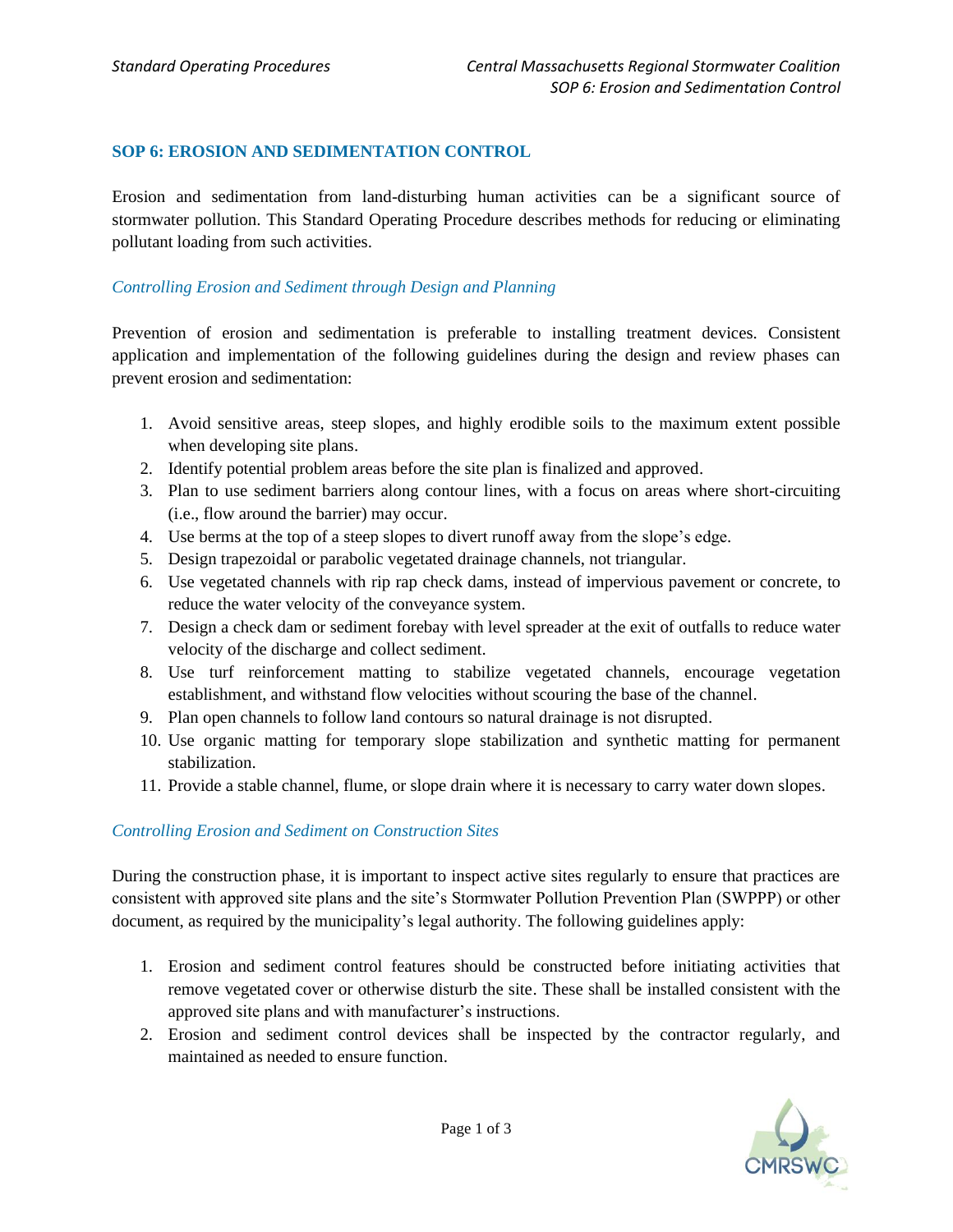- 3. In the SWPPP or other document, the contractor shall clearly identify the party responsible for maintaining erosion and sediment control devices.
- 4. An inspection should be completed of active construction sites every month, at a minimum, to check the status of erosion and sedimentation controls. Refer to SOP 5, "Construction Site Inspection", for construction site stormwater inspection procedures.
- 5. Existing vegetation should be maintained on site as long as possible.
- 6. Construction should proceed progressively on the site in order to minimize exposed soil, and disturbed areas should be restored as soon as possible after work has been completed.
- 7. Stockpiles shall be stabilized by seeding or mulching if they are to remain for more than two weeks.
- 8. Disturbed areas shall be protected from stormwater runoff by using protective Best Management Practices (BMPs).
- 9. Clean water shall be diverted away from disturbed areas on construction sites to prevent erosion and sedimentation.
- 10. Sediment traps and sediment barriers should be cleaned out regularly to reduce clogging and maintain design function.
- 11. Vegetated and wooded buffers shall be protected.
- 12. Soils shall be stabilized by mulching and/or seeding when they would be exposed for more than one week during the dry season, or more than two days during the rainy season.
- 13. Vegetation shall be allowed to establish before introducing flows to channels.
- 14. Regular light watering shall be used for dust control, as this is more effective than infrequent heavy watering.
- 15. Excessive soil compaction with heavy machinery shall be avoided, to the extent possible.
- 16. Construction activities during months with higher runoff rates shall be limited, to the extent possible.

# *Controlling Erosion and Sediment by Proper Maintenance of Permanent BMPs*

Many construction phase BMPs can be integrated into the final site design, but ongoing inspection and maintenance are required to ensure long-term function of any permanent BMP. Refer to SOP 9, "Inspection of Constructed Best Management Practices", for more information. The following guidelines summarize the requirements for long-term maintenance of permanent BMPs.

- 1. Responsibility for maintaining erosion and sediment control devices shall be clearly identified.
- 2. Erosion and sediment control devices shall be inspected following heavy rainfall events to ensure they are working properly.
- 3. Erosion control blankets shall be utilized when seeding slopes.
- 4. Vegetated and wooded buffers shall be protected, and left undisturbed to the extent possible.
- 5. Runoff shall not be diverted into a sensitive area unless this has been specifically approved.
- 6. Sedimentation basins shall be cleaned out once sediment reaches 50% of the basin's design capacity.
- 7. Snow shall not be plowed into, or stored within, retention basins, rain gardens, or other BMPs.